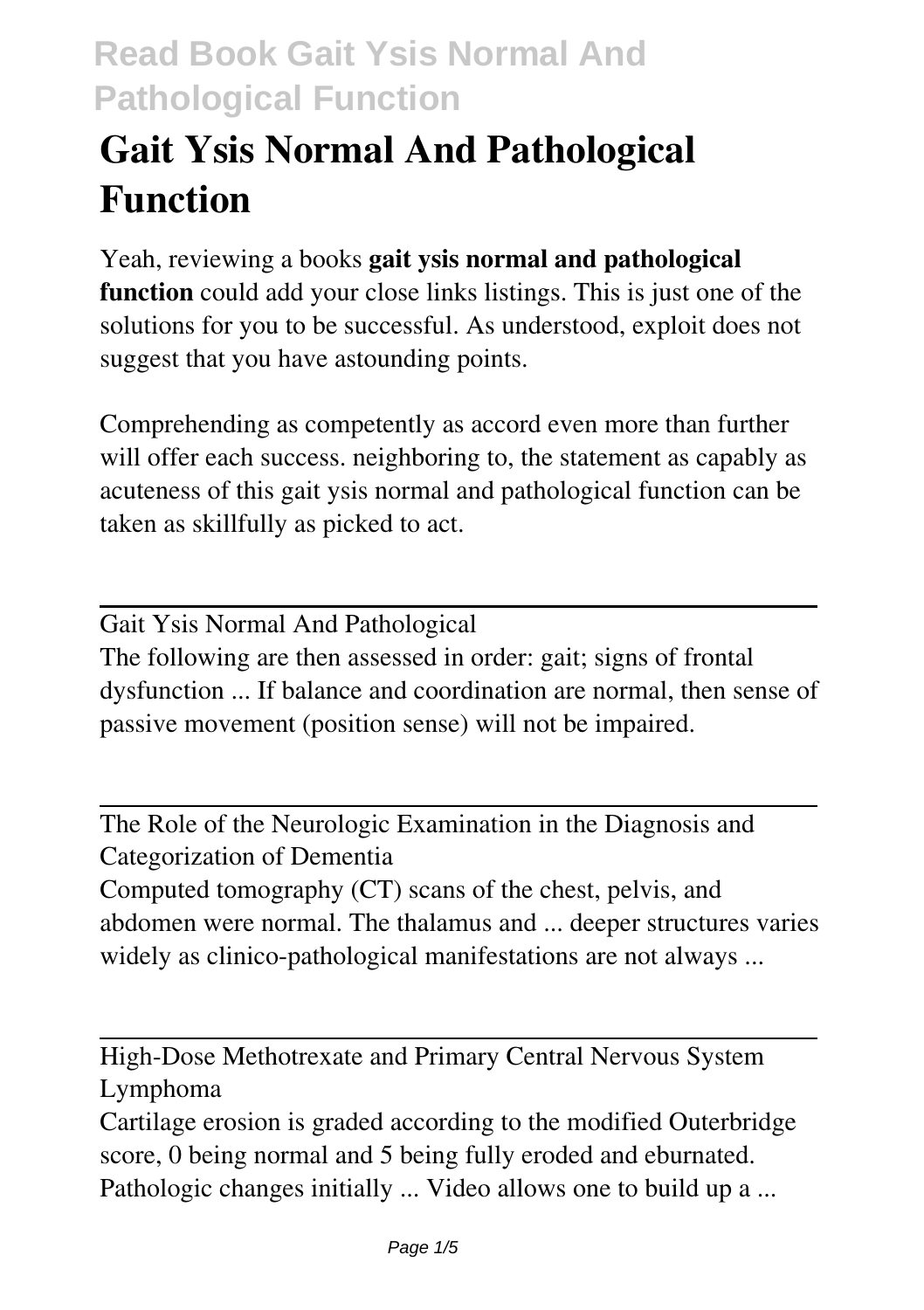Developmental Elbow Disease - Why Does It Happen and How to Diagnose?

My research interests integrate motion analysis, electromyography (EMG) and musculoskeletal modeling to quantify muscle and joint mechanics of normal ... pathological movement. The following papers ...

kurt manal

This site is intended for faculty members in a college and university setting. The site contains instructor's material to assist with instruction in the classroom of SLACK Incorporated's textbooks ...

Instructor Material: Athletic Training Observation: Assessment of Conformation, Stance and Gait The first step that is often ... Clicking of joints is often normal and of no significance - in these cases there are no other pathologic ...

Difficult Lameness Diagnosis - The Chronic Subtle Case without pathological reflexes or upper motor neuron signs. Sensation: Intact modalities of primary sensation. Slightly decreased vibration in toes, deemed appropriate for age. Cerebellar: Normal ...

Neurology: Case of the Month One result is that the first gait is less consuming in energy for moderate to fast velocity with respect to the second one, while the second gait is more efficient for low walking velocity.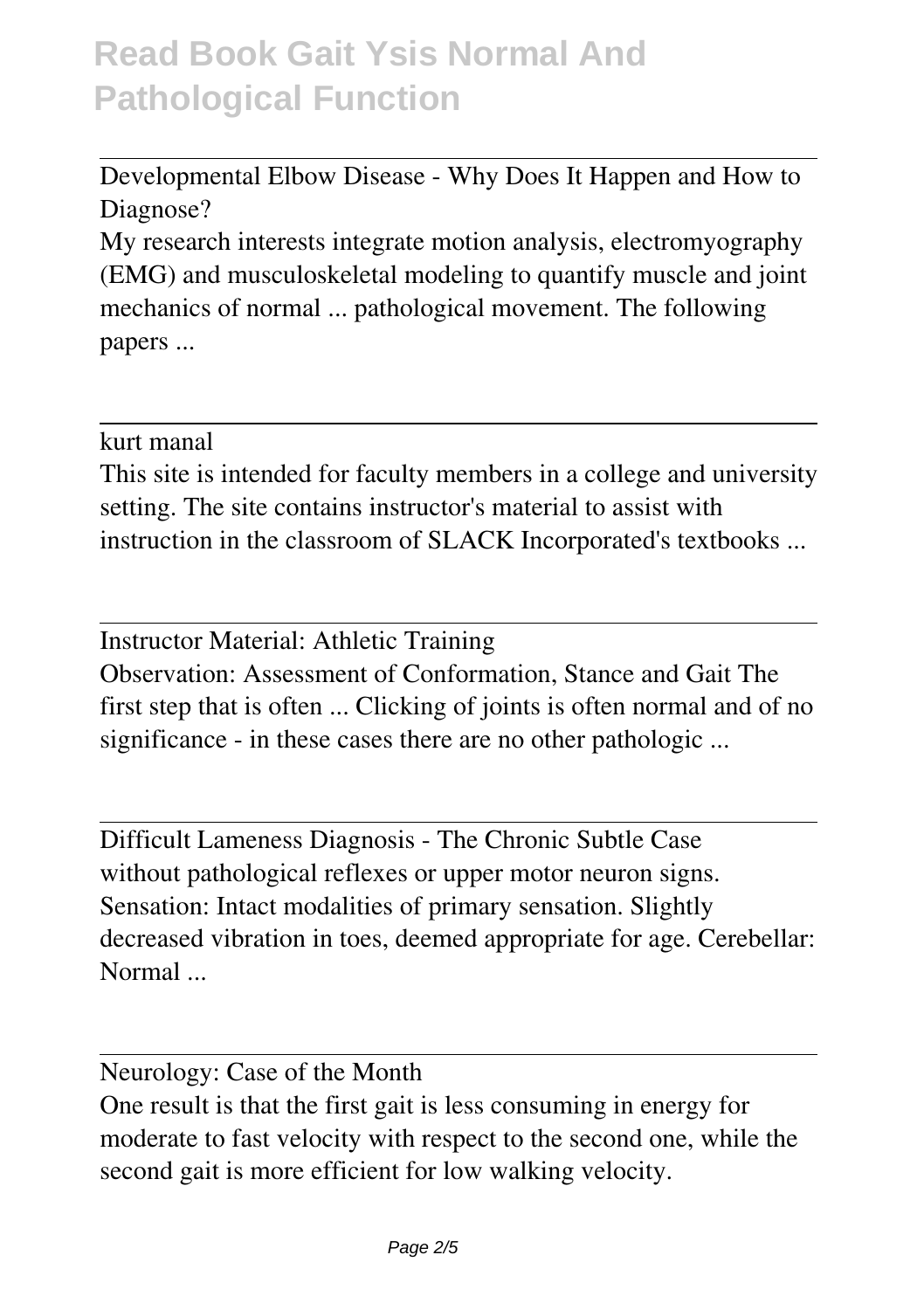Feasible speeds for two optimal periodic walking gaits of a planar biped robot

Owing to the nature of the published studies, being case reports or pathological case series ... and structural neuroimaging is normal. Permanent PCS—as per above, but these individuals do not recover ...

What is the evidence for chronic concussion-related changes in retired athletes: behavioural, pathological and clinical outcomes? normal and abnormal gait, and movement analysis constructs ... Introduces pharmacologic principles, their use in common pathological processes, and their impact on patient management across the ...

Course Descriptions

It reacts to changing terrain and different walking speeds much like a natural human foot, facilitating a normal gait and allowing its users to ... If my body responds in a pathological way, it ...

The Bionic Man Who Builds Bionic People Osteoarthritis (OA) is a painful, complex disease that affects millions of people worldwide. There is currently no diseasemodifying therapy for OA, and existing drugs to treat symptoms of OA are ...

Osteoarthritis — an untreatable disease? Several common features that incorporate clinical, pathologic and biomechanical injury constructs ... cognitive functioning and gait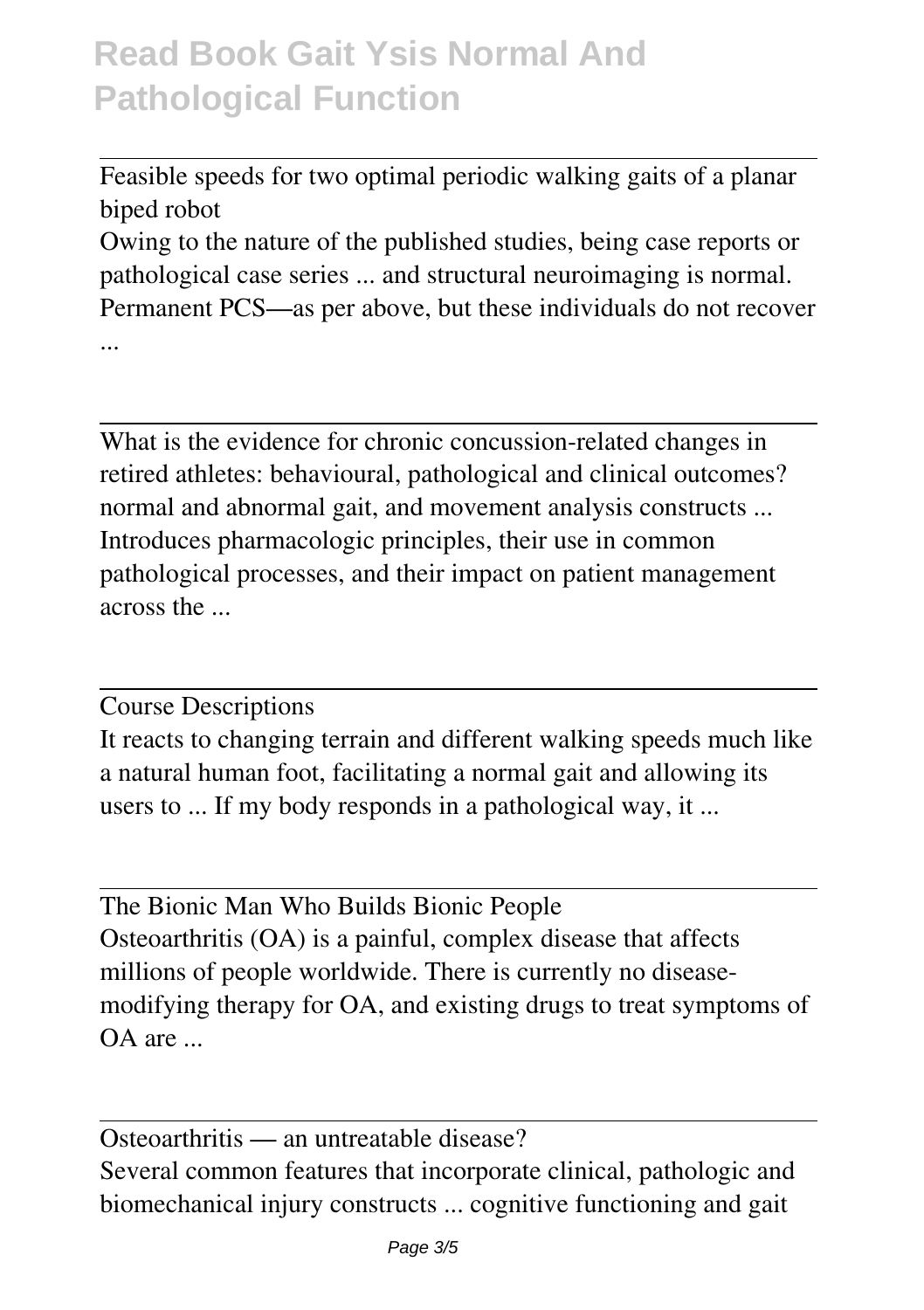and balance. A determination of the clinical status of the patient ...

Consensus Statement on Concussion in Sport: the 3rd International Conference on Concussion in Sport held in Zurich, November 2008 2, A to C), which can cause deviations from normal walking such as a stiff knee gait (14). The lack of effect on normal knee function was further confirmed by a lack of changes in spatial-temporal ...

Removing energy with an exoskeleton reduces the metabolic cost of walking

Improves the understanding of muscle coordination for normal and pathological movements through coupled experimental and simulation studies. The group uses computational models and robotics to form a ...

#### HEALTH SCIENCES COMPLEX

Natural killer cells are large-grain lymphocytes that respond quickly to a pathological challenge. In addition, they are responsible for the production of immunoregulatory cytokines. In addition ...

Natural Killer Cells Therapeutics Market See Huge Growth for New Normal| Celgene, Fortress Biotech, Glycostem Therapeutics, Innate Pharma, Nantkwest

The facility is equipped with a 3T MRI machine configured for neurological imaging but also capable of performing studies of any region of the human body, PET- and SPEC-CT scanners for molecular ...